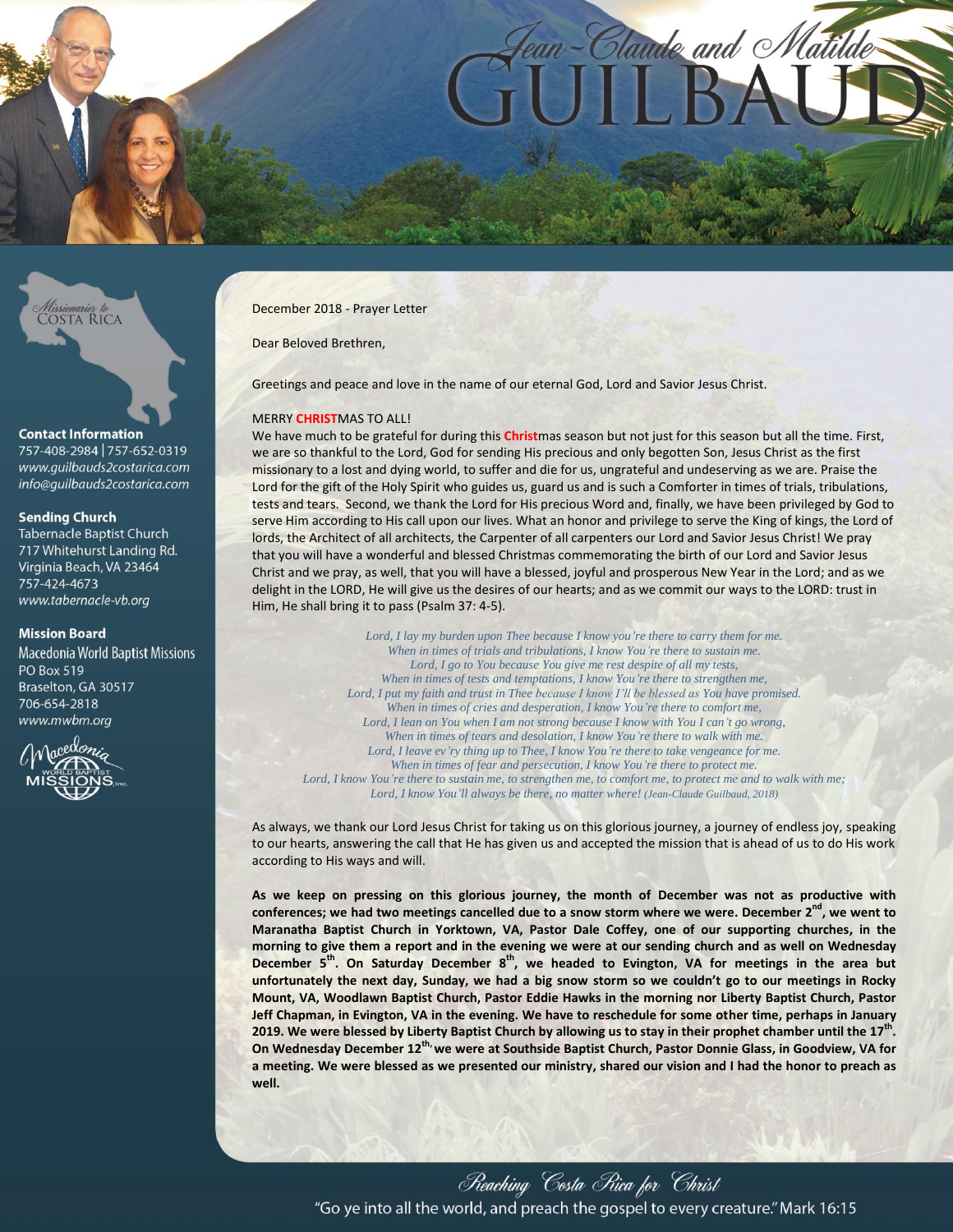# n-Claude and Matilde



#### **Contact Information**

757-408-2984 757-652-0319 www.quilbauds2costarica.com info@quilbauds2costarica.com

# **Sendina Church**

Tabernacle Baptist Church 717 Whitehurst Landing Rd. Virginia Beach, VA 23464 757-424-4673 www.tabernacle-vb.org

# **Mission Board**

**Macedonia World Baptist Missions PO Box 519** Braselton, GA 30517 706-654-2818 www.mwbm.org



**On Sunday the 16th, in the morning, we were at Central Baptist Church, Pastor Larry Fitzgerald in Lynchburg, VA; we presented our ministry and shared our calling and vision as well. In the evening, we went to present our ministry at Clearview Baptist Church in Rustburg, VA Pastor Zane Kramer; we were blessed as we presented our ministry and I had the privilege to preach as well. On Wednesday December 19th, we were at our home church. On Sunday morning the 23rd, we went to Victory Baptist Church in Virginia Beach, VA, Pastor Les Smith, one of our supporting churches, to give them an update and in the evening we were back at home church; also on Wednesday the 26th and Sunday the 30th since we had no more meetings for the rest of the year.** 

As we press on, please pray and continue to pray for the following prayer request:

# **PRAYERS**

- As we mentioned in our last prayer letter, we urgently are in need of a minivan to finish our deputation journey. We gave back the one that we borrowed. Now we will need another one to keep going until we leave for Costa Rica before next summer, Lord willing!
- Our health in order to work in His vineyard. **My wife's cataracts surgery in January 2019, the date is not set yet.**
- \* As we keep stressing, it is our goal, Lord willing, to be on the field by June 2019. We are planning to go after March sometime to look for a place to live, as well the property for the ministry. We need this miracle for our support to be at 100% or more by next May 2019. God is able to make other miracles and we pray that He will; He is able, with Him nothing is impossible. He is good, so good!!
- **We have started to check on our passage expenses, moving and flying, etc; we don't have a final number yet but from what we have gathered, it could cost between 7 to 15 thousand dollars. Beloved Brethren, Pastors and Churches, this is a lot of money and humbly asking, we are going to need your help and prayers for the Lord's provision and what He will have you to do according to His will.**

#### *Support Levels*

*We are still waiting on churches and Lord willing plus the ones we presented to in December.* **Per my final calculations, we thought we were at 74% but unfortunately we are at 73% instead. We pray that it will be more by our next prayer letter and for churches' hearts to me moved.**

#### *Safety with Travels*

**Pray that our Lord, God will keep on protecting us on the road. In January, we will be in Virginia due to cancellations of meetings in December; the dates are not set yet.**

#### *Schedule of Meetings*

**Or schedule is light for January 2019, but for now, the Lord is still opening doors for more meetings and conferences for next February, March 2019 in North Carolina, Georgia and Florida; November in North Carolina if we are not in Costa Rica.**

#### *Softness of Attitudes*

Pray that our hearts would stay soft, to have a humble attitude, to stay close to God, and focus on Him not on men neither our circumstances; also for the churches that we have been in contact with and presented. We are

Reaching Costa Rica for Christ "Go ye into all the world, and preach the gospel to every creature." Mark 16:15